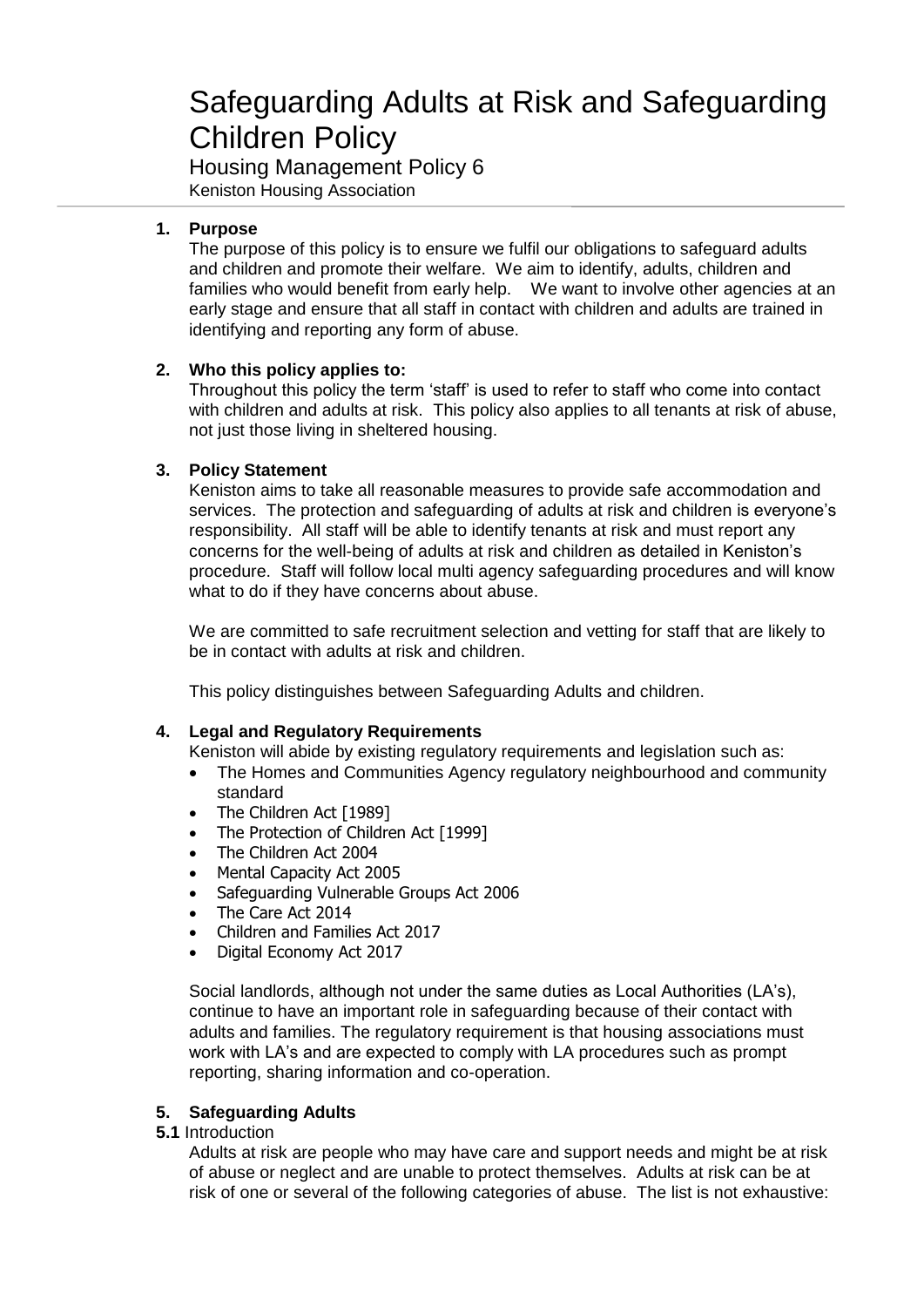Physical, Emotional, Psychological, Social, Financial, Neglect, Deprivation, Misuse of medication, Discriminatory and Sexual Abuse

Abuse takes many forms and may consist of single or repeated acts towards an adult at risk who has not consented or does not have the capacity to consent. It can occur in any relationship, and may result in significant harm to, or exploitation of the adult at risk. Abuse may occur in any context or environment and could be perpetrated by one person or by several people. Abuse could be from any person including family, carers, neighbours, peers, other service users or strangers.

The six safeguarding principles are: empowerment, protection, prevention, proportionate responses, partnership, and accountability.

#### **5.2 Definitions**

Adult safeguarding means 'working with adults with care and support needs to keep them safe from abuse or neglect safeguarding is aimed at people with care and support needs who may be in vulnerable circumstances and at risk of abuse or neglect.' (Statutory guidance to the Care Act 2014)

Abuse is when a person has caused harm, or may be likely to do so, to the physical, emotional or material wellbeing of another person.

Harm may be caused by direct acts, or by failure to provide adequate care. It may be systematic and repeated or may consist of a single incident.

#### **5.3 Responding to concerns**

The Housing Services Director (HSD) will be the designated officer and will take the lead when dealing with Safeguarding issues. The safeguarding duty still applies even if the persons support needs are not being met.

The following are principles and actions followed by staff and are detailed in the procedures.

- If the person is in immediate danger staff will call the police or ambulance
- Staff will listen to the person and respect what they want and if staff have any safeguarding concerns then they will raise it with the HSD straight away.
- Staff will immediately make a written record using the persons own words.
- Staff will not agree to keep it a secret. It will be explained that it has to be passed on to the HSD.
- Records will be kept as to why we decided to take action as well as why we might not have taken action. Staff will reassure the person that the allegation will be taken seriously and dealt with discreetly. Staff will maintain confidentiality at all times and only discuss the case with those people outlined in this policy.
- Staff will only ask necessary questions, enough to be able to pass onto the relevant agency, so as not to distress the person.
- Staff will consider any mental capacity issues. Staff will consider whether the person is under coercion or duress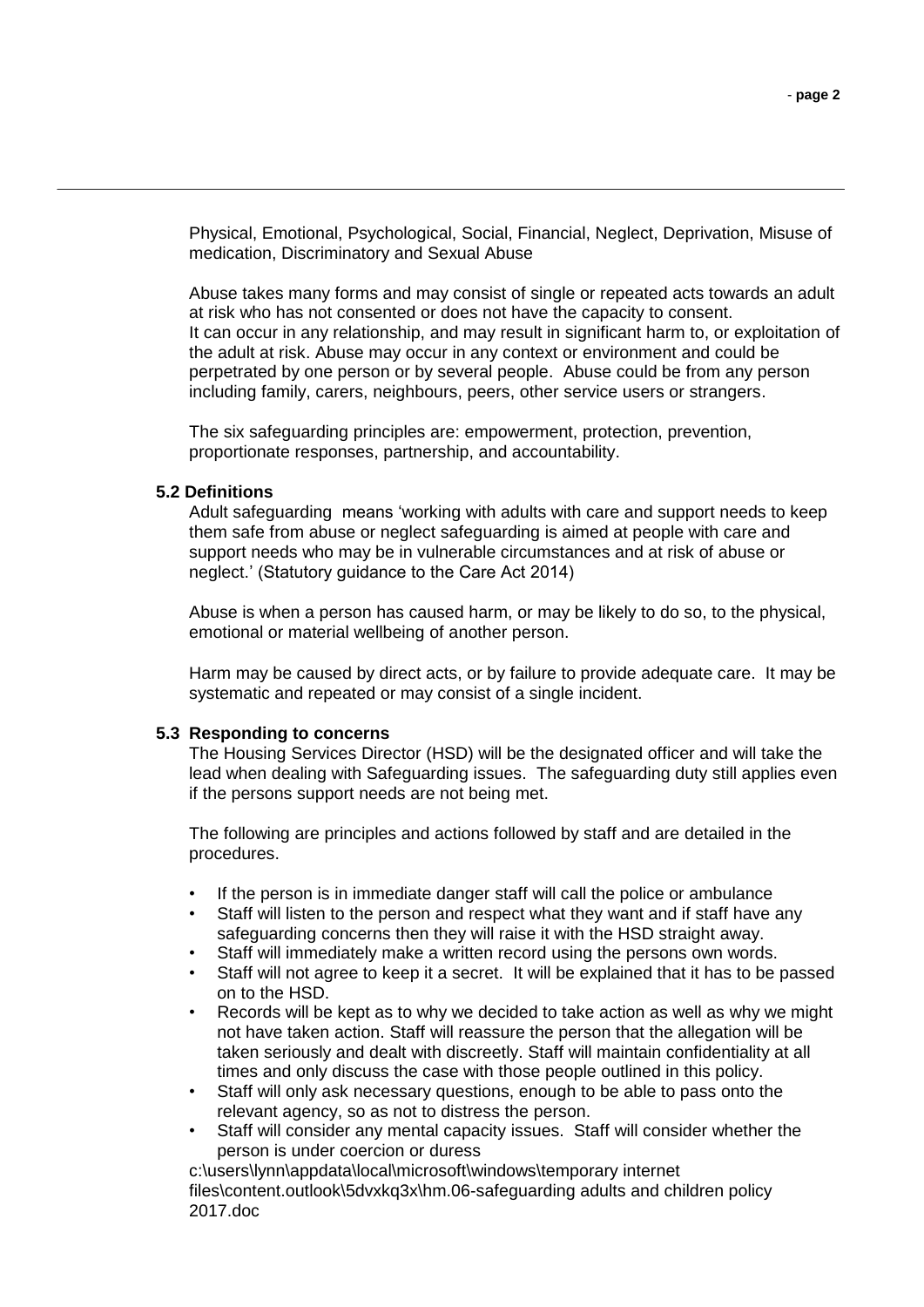- Staff will consider if anyone else is at risk, particularly children
- Staff will not confront the alleged abuser
- Consent must be obtained from the person concerned before a concern is raised to the Local Authority Safeguarding Adults Board (SAB) or the police. It is however recognised that consent may not be possible e.g. in cases where people lack capacity. Where this is the case, they will be supported by advocates, so that their best interests are pursued.
- The HSD will make the report to the Local Authority safeguarding team using the referral mechanisms as directed in the local policies.
- Staff will fully co-operate with any police investigation.

#### **5.4 Respecting peoples Wishes**

We should support people to remain in control of decision making wherever possible. If the staff have safeguarding concerns and the person refuses intervention, does not give consent for personal information and they clearly have the mental capacity to make this decision then there are some circumstances where we could or should share the information with safeguarding partners within the legal parameters.

This is where:

- a crime has been committed and is a risk to others and is in the wider public interest, particularly where there are children
- where there is a vital interest a risk to life
- coercion/duress where the Officer suspects threats are being made or the person is under pressure
- legal request as requested by Police, courts or the SAB.

We will always try to gain consent and tell the person we need to share their information and why before we do so.

#### **5.5 Support for alleged perpetrators**

Staff will consider support for perpetrators where they may have a range of care and support needs themselves to minimise risk to others.

## **6. Safeguarding Children**

#### **6.1 Introduction**

Whilst staff at Keniston do not work directly with children, we recognise that it is everyone's responsibility to help protect children at risk or are suffering from any form of abuse.

Ultimately, effective safeguarding of children can only be achieved by putting children at the centre of the process and by every individual and agency playing their full part, working together to meet the needs of children at risk.

## **6.2 Definitions**

 Safeguarding refers to all action taken to promote the welfare of children and to protect them from harm.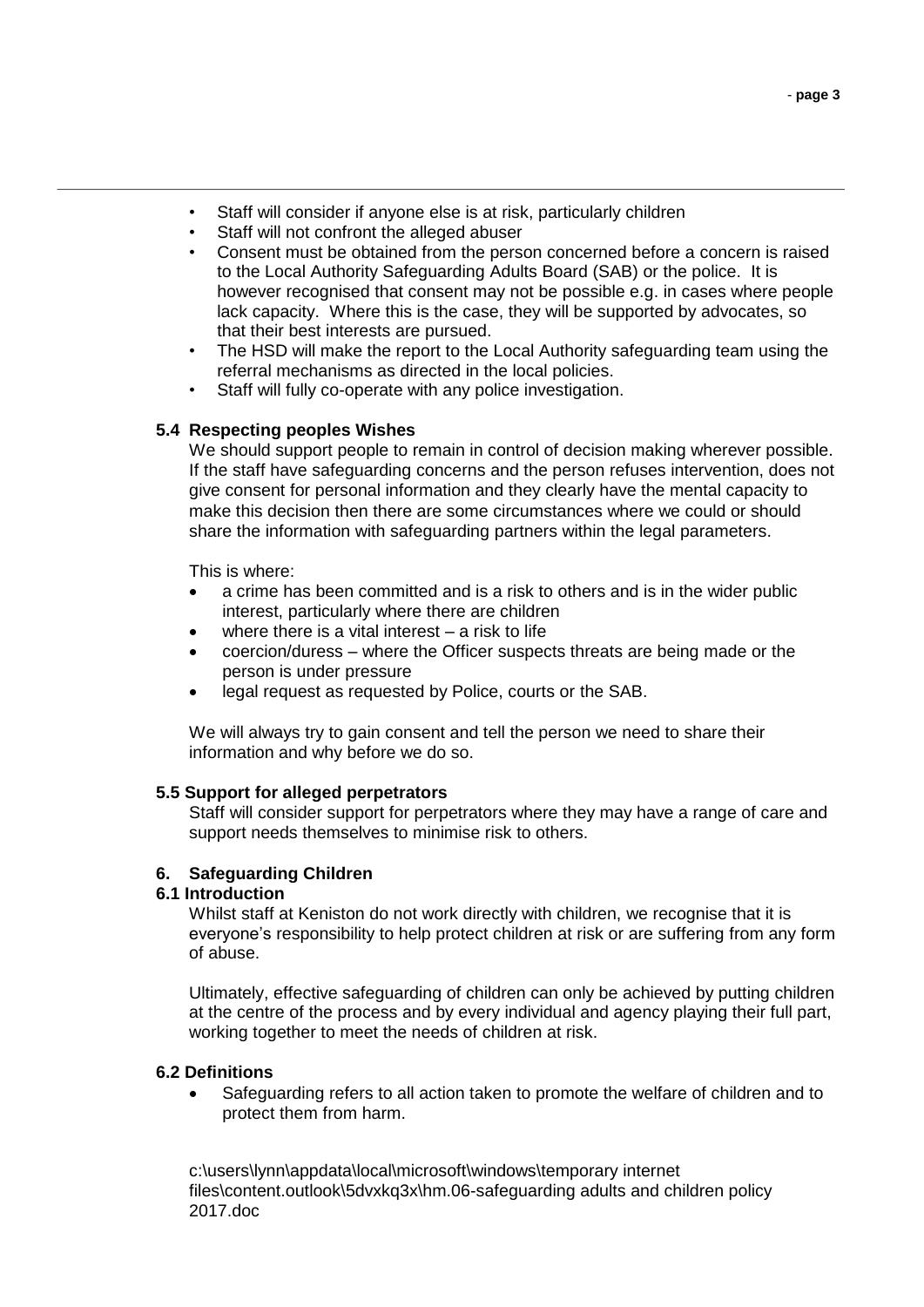- Child protection refers to measures taken specifically to protect children from harm.
- Child abuse should be considered to have happened when someone's actions have caused a child to suffer significant harm.
- Significant harm is the threshold that justifies compulsory intervention which is in the best interests of the children. Significant harm can be determined by comparing the health or development of a child with that which could be reasonably expected of a similar child.

A child is anyone who has not yet reached their  $18<sup>th</sup>$  birthday. This includes children who have left home.

## 6.3 **Forms of Abuse**

These are:

- Physical abuse or injury
- Emotional abuse
- Neglect
- Sexual abuse
- Failure to thrive
- Bullying
- $\bullet$
- Cyber Bullying
- Harassment
- Self-harm
- Child trafficking
- Gang violence
- Religions & cultural practices

Child abuse is evolving with developments in technology, such as online bullying, trolling, child exploitation, trafficking, radicalisation, hate crime and internet child sex offenses.

#### **6.3 How Keniston will respond to suspected or known abuse to children**

We work with other organisations in the Local Authority areas in which we work, through the Local Safeguarding Children Boards to ensure the good practice and effective sharing of information that helps protect children is in place.

Similarly as with adults, the designated officer, being the Housing Services Director (HSD) will take the lead when dealing with Safeguarding issues.

The following principles and actions to be taken by staff are detailed in the procedure.

- Police will be called if the child is in immediate danger of serious harm
- If any staff have any concerns about the wellbeing of a child, then they will raise it straight away with the HSD to help clarify the nature of their concerns.
- Staff will make a written record immediately of the nature and circumstances of their concern including any previous concerns held.
- The HSD will report our concerns to the relevant agency such as social services or the Police within 24 hours if our concerns involve physical injury or sexual abuse.
- The HSD will decide on the next action to take.
- The HSD will ensure prompt reporting to the appropriate agency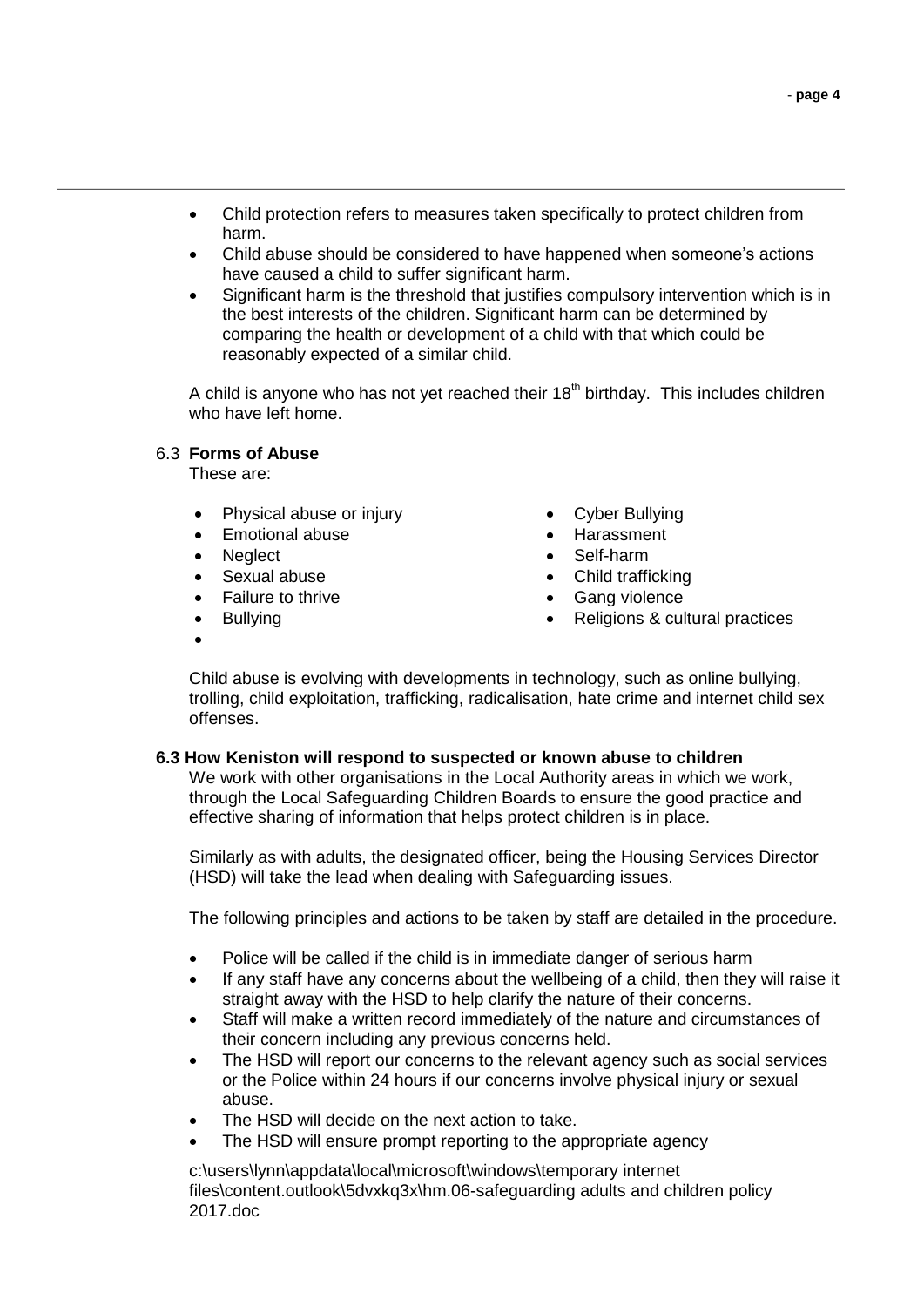- We want to maintain a good relationship with families so Staff will be honest and open and will explain to the family involved as soon as we realise there may be a safeguarding issue, and that we may have to share the information with other agencies. However parents should not be told if doing so may put the child at greater risk of harm.
- Staff cannot deal with the problem alone, so it will be tackled through a multiagency approach.
- Staff will maintain the child and the family's confidentiality at all times, but cannot guarantee confidentiality to a child and will find an opportunity to tell them who will be told and what they will be told and when. Staff will only discuss the case with those people who need to know
- It is not our role to investigate our concerns. Safeguarding concerns are investigated by social care and the police. .

## 7. **Multi-agency and Information sharing**

Safeguarding is a multi-agency operation. Sharing information between agencies, professionals who work with children and adults at risk is essential to keeping them safe from harm. We will work in partnership with Local Authority Safeguarding Boards and we understand that sharing information, joint working and effective communication are essential for keeping people safe. We will ensure we will cooperate with Local Safeguarding Boards.

If referred to the Local Safeguarding Adults Board, whilst we respect confidentiality, we will want to know if the outcome is satisfactory. i.e. is the person safe so that we can bring closure to the case. Following a SAB referral, staff will go back to the person and check the outcome.

## **8. Allegations against staff**

Any member of staff who has a concern about another member of staff, with regard to safeguarding adults or child protection, they should report it as soon as possible to the designated officer, being the HSD, or Chief Executive if appropriate. The matter will be reported the appropriate agency before an internal investigation can take place.

## **9. Prevention and Awareness**

- Keniston will request criminal records check processed through the Disclosure and Barring Service as part of our recruitment process. This will be obtained for staff that as part of their role come into personal contact with residents.
- The Association will publicise this policy
- Safeguarding Adults at Risk will be included as an aspect of the 6 monthly Support Plan for our sheltered residents.
- Ensure dangerous offenders, as defined by the Criminal Justice Act 2003 are not offered tenancies in locations offering access to children
- Staff will understand the importance of our safeguarding role and our responsibilities
- We will ensure that we record tenants who are vulnerable i.e. disability or mental health on our system.